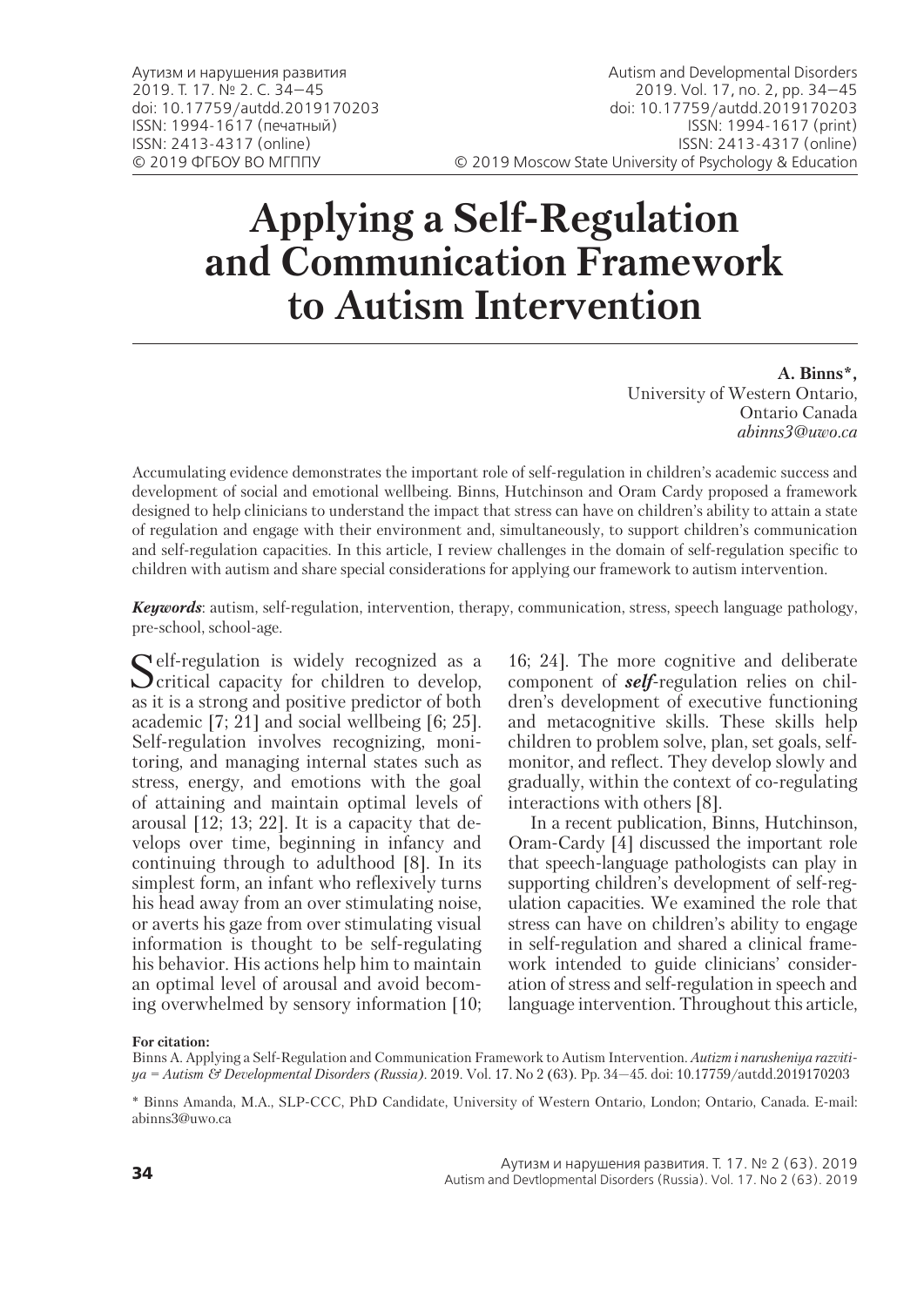I will refer to this framework as the Stress, Self-Regulation and Communication (SSC) framework. Within the framework, there are four overarching phases. The first phase involves identifying stressors that might be contributing to a child's state of dysregulation, and then co-regulating the child to reduce stress and support her readiness for learning. The second phase focuses on providing scaffolding strategies intended to enhance children's development of the skills needed to *self*-regulate (e.g., executive functioning skills, comprehension of vocabulary). The third phase provides suggestions that clinicians can use to scaffold children's autonomy in the self*-*regulation process, and the final phase occurs when the individual is self-regulating. The SSC framework was designed to be used with a variety of children who experience a range of speech, language, and communication challenges (e.g., developmental language disorder, fluency disorders, attention-deficit/hyperactivity disorder, motor speech disorders, autism spectrum disorder). See Figure 1 for a visual representation of the four phases in the SSC framework. The present article is intended to be an extension of the

original tutorial and considers how clinicians can use the SSC framework in autism intervention. First, I will briefly discuss self-regulation capacities in children with autism spectrum disorder (ASD). Then I will share how this information may be used to inform our application of the SSC framework in autism intervention (*see figure*).

# **Self-Regulation and Autism**

It is well documented that children with Autism experience challenges in the domain of self-regulation. In studies comparing the selfregulation capacities of children with ASD to their non-ASD peers, parents rated autistic children as slower to adapt, less persistent, less able to focus and shift attention, more easily distracted, and more temperamentally challenging [9; 19]. Autistic children also scored more deviant ratings in the domains of selfregulation compared to children with Down Syndrome [3]. Regulating emotions can be particularly challenging for autistic individuals. They are more likely than their peers to



*Fig.* A visual representation of the phases in the Stress, Self-Regulation, Communication (SSC) framework introduced by Binns, Hutchinson and Oram Cardy, (2019).

**<sup>35</sup>** Аутизм и нарушения развития. Т. 17. № 2 (63). 2019 Autism and Developmental Disorders (Russia). Vol. 17. No 2 (63). 2019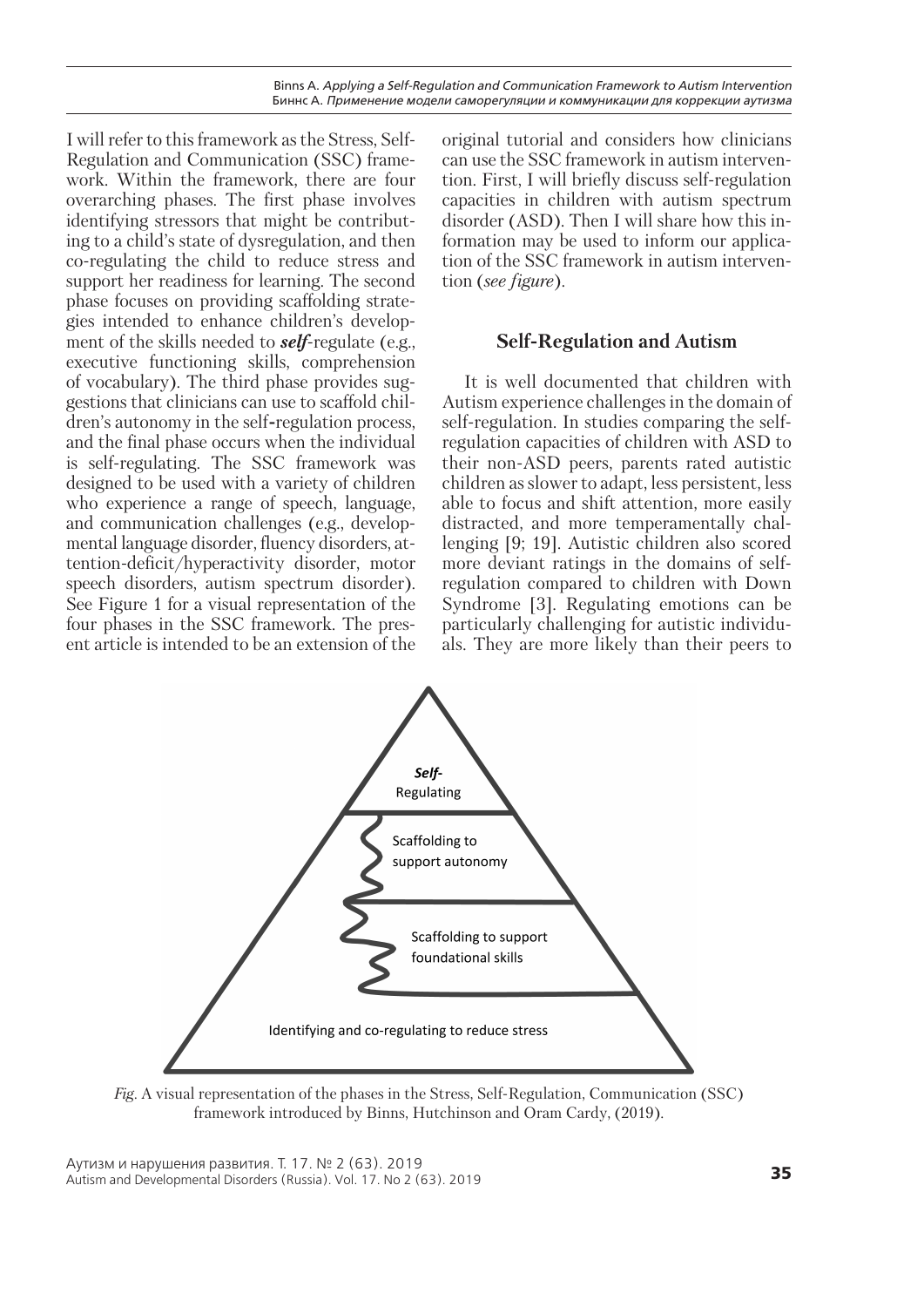Binns A. *Applying a Self-Regulation and Communication Framework to Autism Intervention* Биннс А. *Применение модели саморегуляции и коммуникации для коррекции аутизма*

have poorly differentiated emotional responses, display less positive affect and more flat or negative affect, and have limited cognitive insight about their emotions and emotional experiences [20]. Self-reports from autistic individuals have echoed challenges in emotional and overall self-regulation domains [14; 18].

Because a child's ability to engage in the process of self-regulating involves using executive functioning and metacognitive skills (i.e., problem solving, planning, reflecting), it is important to have an understanding of how autistic children use these skills. A recent meta-analysis concluded that children diagnosed with ASD frequently demonstrated evidence of overall executive dysfunction [11]. On average they performed significantly worse than their non-asd peers. However, no consistent pattern of relative strengths or challenges were found when examining individual subdomains of executive functioning (i.e., concept formation, mental flexibility, fluency, planning, response inhibition, working memory) [11].

Understanding how children with autism use executive functioning skills during tasks that require them to self-regulate their behaviors or emotions is also of interest. Behavioral coding of children's responses to a mildly frustrating problem solving task revealed that autistic children displayed greater variability and inconsistency in their use of adaptive strategies, compared to non-ASD controls, and the adaptive strategies autistic children used were less likely to be successful [1; 2; 19]. Autistic children were also less likely to use 'conventional' strategies to regulate their behaviour during a problem solving task. Specifically, high rates of perseverative errors and difficulty in maintenance were observed [1; 2]. These challenges are not exclusive to children with autism. Adults with autism were also more likely than age matched peers to use less adaptive emotion regulation strategies (e.g., cognitive reappraisal) and more maladaptive strategies (e.g., suppression of emotions [20]. Understanding the important role self-regulation plays in child development, and recognizing that autistic individuals consistently face a range of challenges in self-regulation that

persist into adulthood, it is essential for clinicians to support autistic children's development of self-regulation.

# **Special Considerations for Applying the SSC Framework in Autism Intervention**

The SSC framework proposed by Binns et al. [4] is not a prescriptive way to approach intervention, but rather designed to guide clinicians through the process of thinking about how to support self-regulation and communication development. How clinicians use the framework should depend on children's individual differences. It can be used alongside children's intervention programs and aligns particularly well with developmental social pragmatic models of intervention (i.e., DIR Floortime, Play Project, PACT) [5; 15; 17; 23]. In this section, I will highlight a few special considerations for applying the SSC framework to autism intervention.

### **Consideration 1: Collaboration**

Phase 1 of the SSC framework suggests that clinicians consider collaborating with other professionals (e.g., occupational therapists, mental health professionals) when trying to understand what stressors might be underlying a child's dysregulation. Because Autism is characterized by challenges in multiple domains, the benefit to collaborating with parents and other professionals is logically amplified.

# **Consideration 2: Parallel use of co-regulation and scaffolding strategies**

Children with autism are also likely to experience more dysregulation than their peers when engaged in simple executive functioning tasks (i.e., object permanence task). Therefore, the parallel use of co-regulation and scaffolding strate-

Аутизм и нарушения развития. Т. 17. № 2 (63). 2019<br>Autism and Developmental Disorders (Russia). Vol. 17. No 2 (63). 2019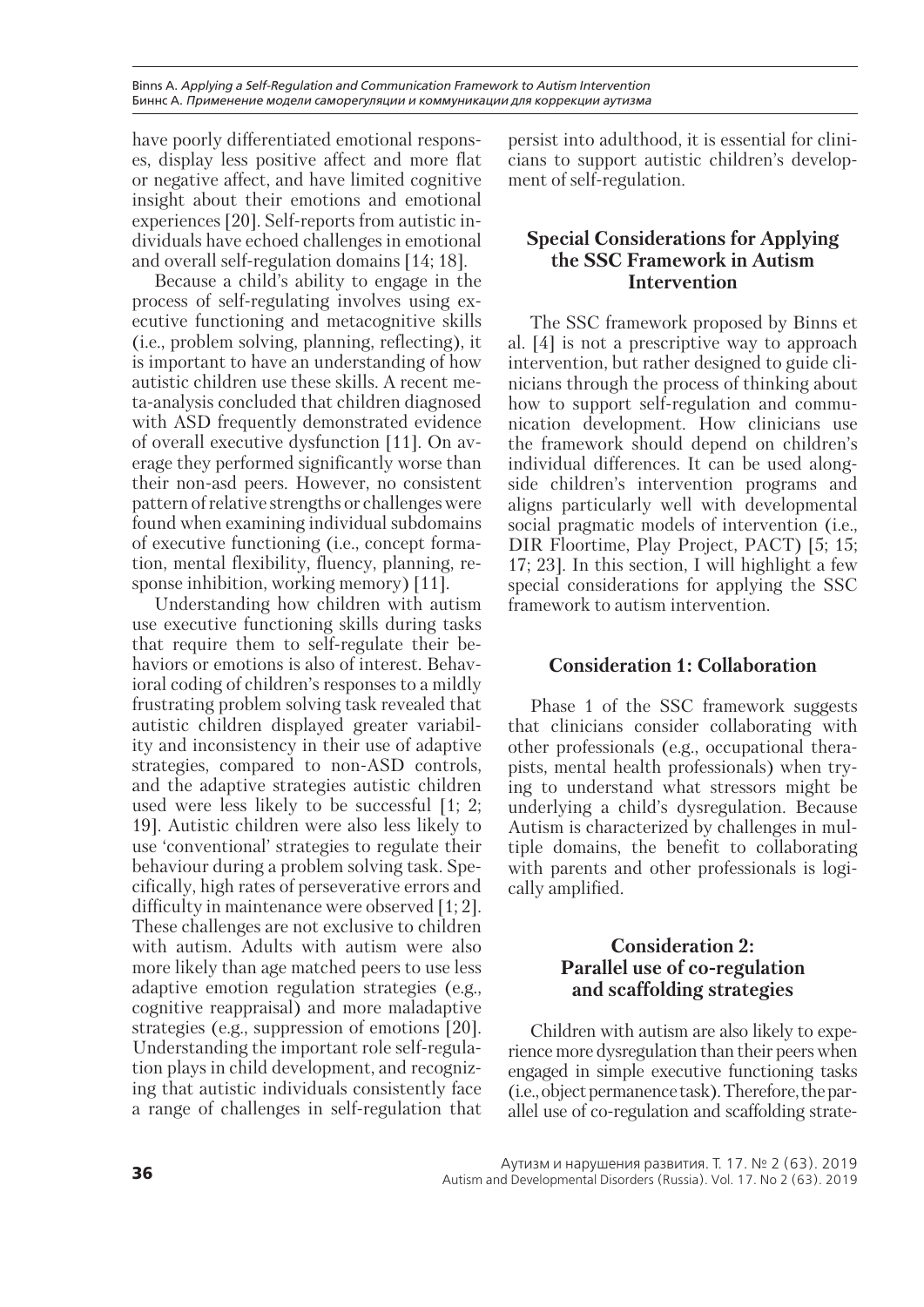gies is recommended. The co-regulation strategies introduced in phase 1 of the SSC framework (designed to mitigate a child's dysregulation) can be used alongside scaffolding children to develop executive functioning and metacognitive skills (phases 2 and 3). For example, a child engaged in a problem solving task (e.g., trying to find his missing shoe) may benefit from an adult using leading questions to scaffold him to make a plan for where to look, while simultaneously using co-regulation strategies such as selecting a quiet space with few visual distractions to make the plan, using simple language, and using visuals (e.g., writing down the plan). See Table 1 for examples of the strategies suggested within the SSC framework (*see table*).

# **Consideration 3: Depth and Breadth**

The higher rates of reduced cognitive insight about emotions in autistic individuals suggests that a therapeutic emphasis on developing autistic children's understanding of emotions is warranted. Within phase 2 of the

SSC framework, suggestions were provided for helping children develop a depth and breadth to their understanding and use of mental state vocabulary (e.g., emotions) often used in the self-regulation process. When autistic children are showing signs of readiness to learn mental state vocabulary (e.g., the ability to sustain attention during social interactions, using intentional communication reciprocally), intervention should focus on helping them to develop a comprehensive understanding of how emotions might be experienced personally and how others might experience emotions.

# **Consideration 4: Respect the unconventional use of self-regulation strategies**

Respect that individuals with autism may use self-regulation strategies that are unconventional (e.g., flapping hands, rocking). The goal is to help them identify and use personal strategies that are effective — for them.

Table

# **An overview of the strategies discussed in the Binns et al. (2019) SSC framework, organized by phases**

| Phase 1: Coregulating to reduce stressors                                                           |  |  |
|-----------------------------------------------------------------------------------------------------|--|--|
| Examples of strategies:                                                                             |  |  |
| Modify the environment<br>$\bullet$                                                                 |  |  |
| Modulate exposure of sensory information                                                            |  |  |
| Add elements of predictability<br>$\bullet$                                                         |  |  |
| Be warm and responsive<br>$\bullet$                                                                 |  |  |
| Read and acknowledge the child's intent<br>$\bullet$                                                |  |  |
| Validate children's feelings and their right to experience a range of emotions<br>$\bullet$         |  |  |
| Reduce the cognitive load<br>$\bullet$                                                              |  |  |
| Follow the child's lead                                                                             |  |  |
| Acknowledge that our ability to self-regulate helps us to be an effective co-regulator<br>$\bullet$ |  |  |
| Phase 2: Scaffolding to support development of foundational capacities                              |  |  |
| Examples of strategies:                                                                             |  |  |
| Engage children in problem solving (e.g., using communicative temptations and open ended toys,      |  |  |
| throwing away the instruction manual)                                                               |  |  |
| Use co-construction                                                                                 |  |  |
| Create pragmatically appropriate self-regulation vocabulary                                         |  |  |
| Phase 3: Scaffolding to support autonomy                                                            |  |  |
| Examples of strategies:                                                                             |  |  |
| Think aloud and model                                                                               |  |  |
| Co-construct a tool box of strategies                                                               |  |  |

• Use Strategic questioning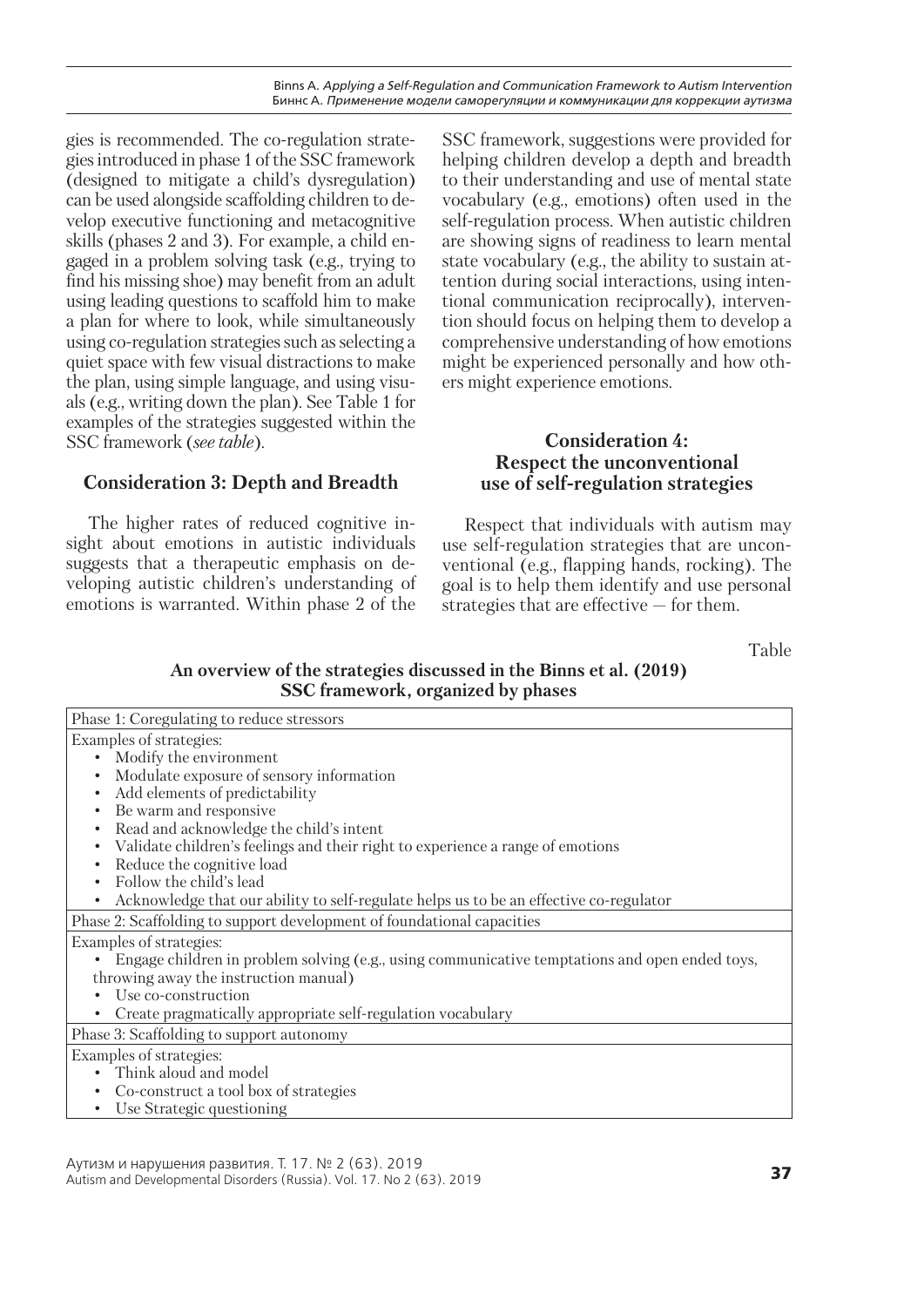# **Conclusions and Summary**

Development of self-regulation capacities are important for child development and children with Autism are more likely than their peers to experience challenges in the domain of self-regulation. The SSC framework proposed by Binns et al. [4], which was designed to support development of both selfregulation and communication in children with a range of communication disorders, can also be applied to autism intervention. Taking into consideration the specific challenges that autistic individuals may experience in the domain of self-regulation, I have provided special considerations for applying the SSC framework to ASD. These included placing importance on collaborating with others (e.g., parents and professionals) to understand why children might be experiencing dysregulation, using co-regulation and scaffolding strategies in parallel, supporting comprehensive understanding of emotions, and respecting differences in how children might self-regulate.

### **References**

- 1. *Adrien J.L., Martineau J., Barthélémy C., Bruneau N., Garreau B., Sauvage D.* Disorders of regulation of cognitive activity in autistic children. *Journal of Autism and Developmental Disorders*, 1995, vol. 25, no. 3, pp. 247—261.
- 2. *Adrien J.L., Rossignol N., Martineau J., Roux S., Couturier G., Barthélémy C.* Regulation of cognitive activity and early communication development in young autistic, mentally retarded and young normal children. *Developmental Psychobiology*, 2001, vol. 39, no. 2, pp. 124—136.
- 3. *Bieberich A.A., Morgan S.B.* Self-regulation and affective expression during play in children with autism or Down syndrome: a short-term longitudinal study. *Journal of Autism and developmental Disorders*, 2004, vol. 34, no. 4, pp. 439—448.
- 4. *Binns A., Hutchinson L., Oram-Cardy J.* The speech language pathologist's role in supporting the development of self-regulation: A review and tutorial. *Journal of Communication Disorders*, 2019, vol. 78, pp.  $1 - 17$ .
- 5. *Binns A., Oram-Cardy J.* Developmental social pragmatic interventions for preschoolers with autism spectrum disorder: A systematic review. *Autism and Developmental Language Impairments*, 2019, vol. 4, no. 1, pp. 1—18.
- 6. *Blair C., Diamond A.* Biological processes in prevention and intervention: The promotion of selfregulation as a means of preventing school failure. *Development and Psychopathology*, 2008, vol. 20, no. 3, pp. 899—911.
- 7. *Blair C., Razza R.P.* Relating effortful control, executive function, and false belief understanding to emerging math and literacy ability in kindergarten. *Child Development*, 2007, vol. 78, no. 2, pp. 647— 663.
- 8. *Butler D.L., Schnellert L., Perry N.E.* Developing Self-Regulating Learners. Upper Saddle River: Pearson Education, Inc., 2016.
- 9. *Capps L., Kasari C., Yirmiya N., Sigman M.* Parental perception of emotional expressiveness in children with autism. *Journal of Consulting and Clinical Psychology*, 1993, vol. 61, pp. 475—484.
- 10. *Cicchetti D., Barnett D.* Attachment organization in maltreated preschoolers. *Development and Psychopathology*, 1991, vol. 3, no. 4, pp. 397—411.
- 11. *Demetriou E.A., Lampit A., Quintana D.S., Naismith S.L., Song Y.J.C., Pye J.E., Hickie I., Guastella A.J.* Autism spectrum disorders: A meta-analysis of executive function. *Molecular Psychiatry*, 2018, no. 23, pp. 1198—1204.
- 12. *Diamond A.* Executive functions. *Annual Review of Psychology,* 2013, vol. 64, pp. 135—168.
- 13. *Eisenberg N., Hofer C., Vaughan J.* Effortful control and its socioemotional consequences. In *Gross J.J.* (ed.) Handbook of Emotion Regulation. New York: The Guilford Press, 2007. Pp. 287—288.
- 14. *Grandin T.* Thinking in pictures: And other reports from my life with autism. New York: Vintage Books, 2006. 270 p.
- 15. *Green J., Charman T., McConachie H., Aldred C., Slonims V., Howlin P., Barrett B., et al.* Parent-mediated communication-focused treatment in children with autism (PACT): A randomised controlled trial. *The Lancet*, 2010, vol. 375, issue 9732, pp. 2152—2160.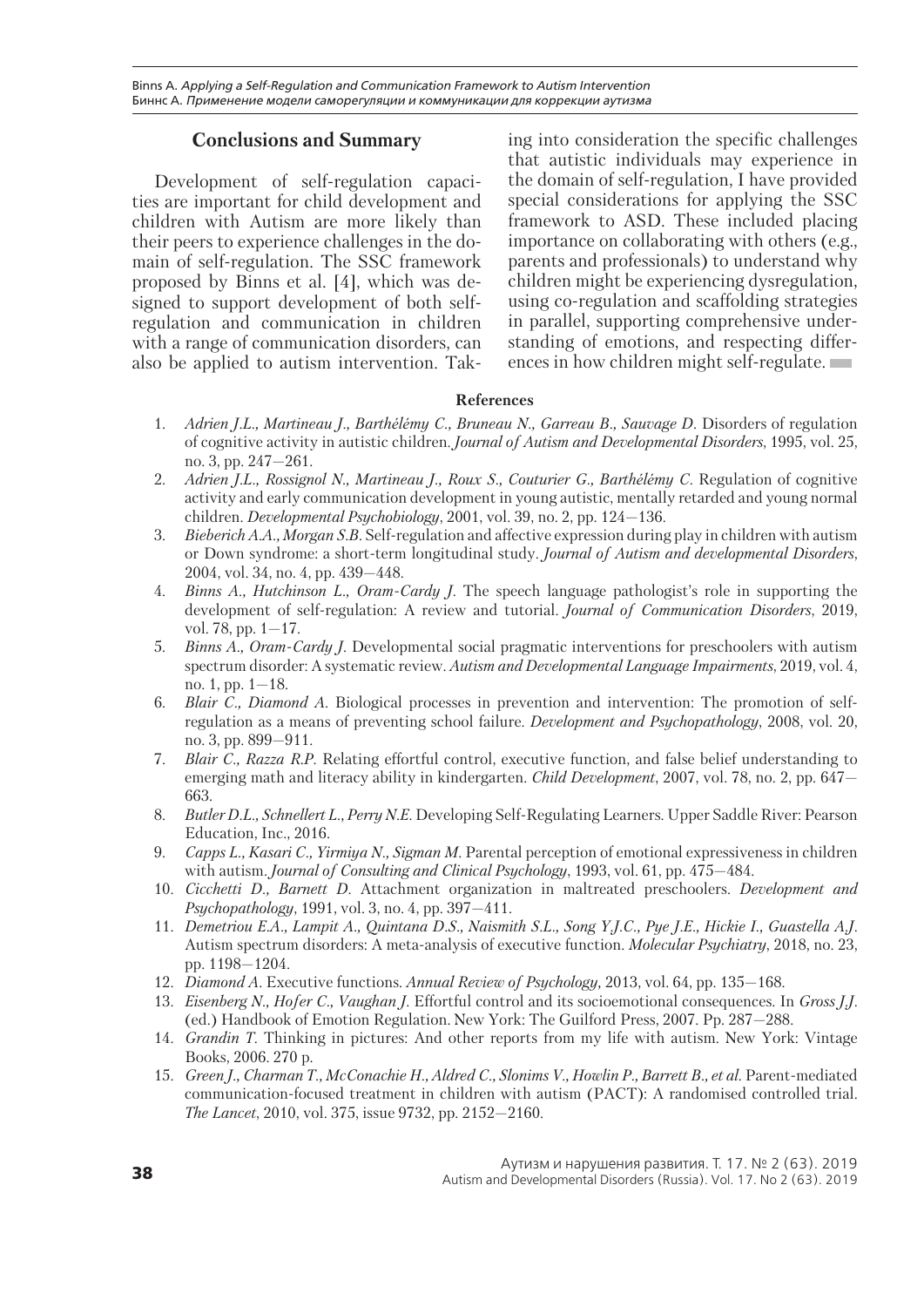- 16. *Greenspan S.I.* Infancy and early childhood: The practice of clinical assessment and intervention with emotional and developmental challenges. Madison: International Universities Press, Inc., 1992, 814 p.
- 17. *Greenspan S.I., Wieder S., Simons R.* The child with special needs: Encouraging intellectual and emotional growth. Reading: Addison-Wesley; Addison-Wesley Longman, 1998.
- 18. *Knipping A. Eccentricity: A journey through a mind. Scots Valley: CreateSpace Independent Publishing Platform, 2012.*
- 19. *Konstantareas M.M., Stewart K.* Affect regulation and temperament in children with autism spectrum disorder. *Journal of Autism and Developmental Disorders*, 2006, vol. 36, no. 2, pp. 143—154.
- 20. *Samson A.C., Huber O., Gross J.J.* Emotion regulation in Asperger's syndrome and high-functioning autism. *Emotion (Washington, D.C.)*, 2012, vol. 12, no. 4, pp. 659—665.
- 21. *Schunk D.H., Zimmerman B.J.* Influencing children's self-efficacy and self-regulation of reading and writing through modeling. *Reading & Writing Quarterly*, 2007, vol. 23, no. 1, pp. 7—25.
- 22. *Shanker S.* Self-Reg: How to help your child (and you) break the stress cycle and successfully engage with life. London: Penguin Press, 2016. 320 p.
- 23. *Solomon R., Van Egeren L.A., Mahoney G., Huber M.S.Q., Zimmerman P.* PLAY project home consultation intervention program for young children with autism spectrum disorders: A randomized controlled trial. *Journal of Developmental and Behavioral Pediatrics,* 2014, vol. 35, no. 8, pp. 475—485.
- 24. *Tronick E.Z.* Emotions and emotional communication in infants. *American Psychologist*, 1989, vol. 44, no. 2, pp. 112—119.
- 25. *Vohs K.D., Ciarocco N.J.* Interpersonal functioning requires self-regulation. In *Baumeister R.F., Vohs K.D.* (eds.) Handbook of self-regulation: Research, theory, and applications. New York: Guilford Press, 2004. Pp. 392—410.

# **Применение модели саморегуляции и коммуникации для коррекции аутизма**

**А. Биннс (A. Binns)\*,** Западный университет, Онтарио, Канада, *abinns3@uwo.ca*

Совокупность накопленных данных свидетельствует о важной роли саморегуляции в академической успеваемости детей и формировании социального и эмоционального благополучия. Биннс, Хатчинсон и Орам Карди (Binns, Hutchinson and Oram Cardy) предложили модель, призванную помочь клиницистам понять влияние, которое стресс может оказывать на способность детей достигать состояния регуляции и взаимодействовать с окружением, а также одновременно поддерживать возможности общения и саморегуляции. В статье рассматриваются проблемы в сфере саморегуляции, характерные для детей с аутизмом, и приведены особые замечания по применению разработанной автором и коллегами модели для коррекции аутизма.

#### **Для цитаты**:

*Биннс А.* Применение модели саморегуляции и коммуникации для коррекции аутизма // Аутизм и нарушения развития. 2019. Т. 17. № 2 (63). С. 34—45. doi: 10.17759/autdd.2019170203

\* *Биннс Аманда (Binns Amanda),* M.A., SLP-CCC, PhD Candidate, Западный университет, Онтарио, Канада. E-mail: abinns3@uwo.ca

**<sup>39</sup>** Аутизм и нарушения развития. Т. 17. № 2 (63). 2019 Autism and Developmental Disorders (Russia). Vol. 17. No 2 (63). 2019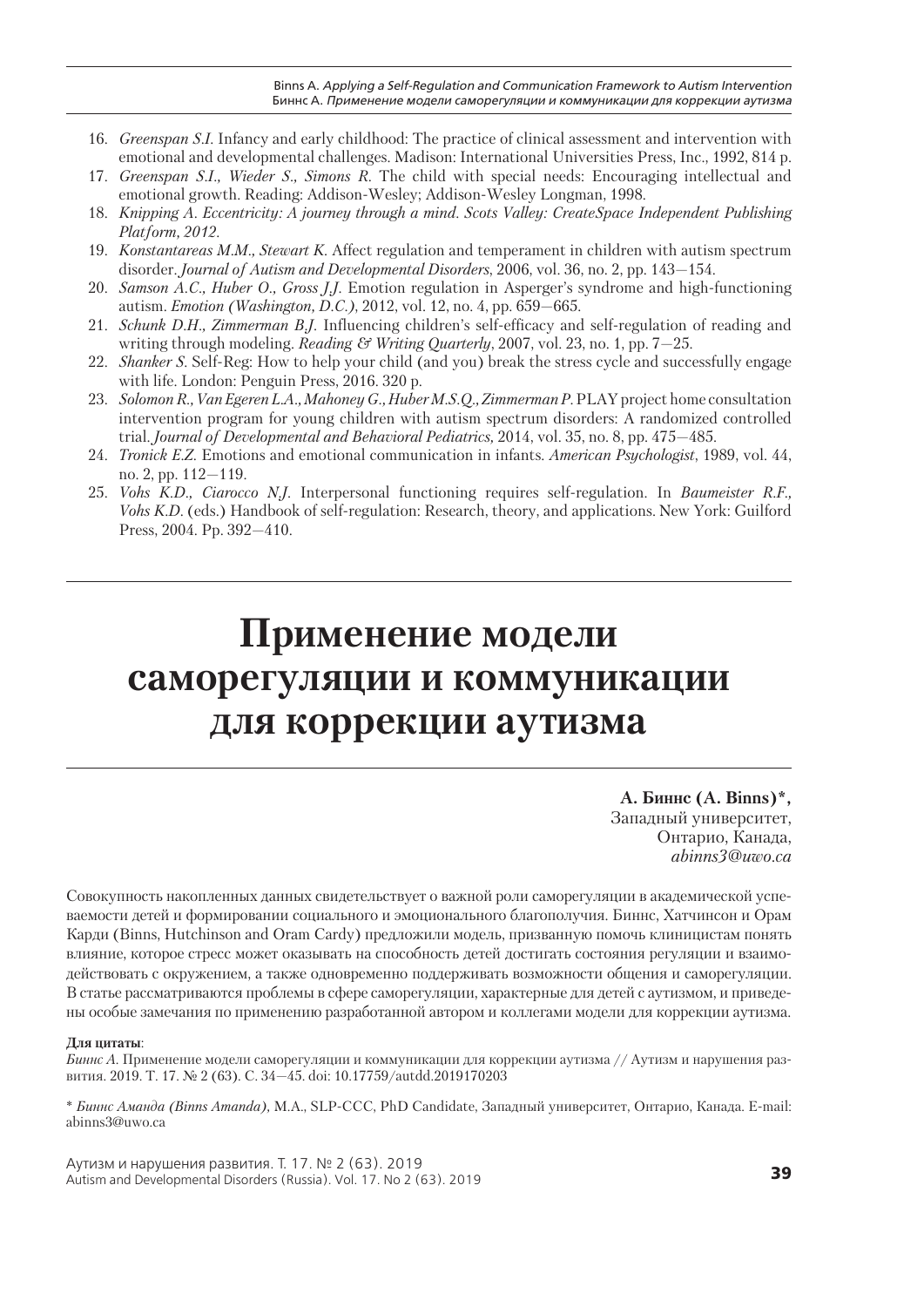Binns A. *Applying a Self-Regulation and Communication Framework to Autism Intervention* Биннс А. *Применение модели саморегуляции и коммуникации для коррекции аутизма*

*Ключевые слова*: аутизм, саморегуляция, терапия, коммуникация, стресс, начальная школа, школьный возраст, нарушения речи.

Таморегуляция широко признается как чрезвычайно важная способность детей развиваться, поскольку она является сильным и позитивным предиктором как академического [1; 7], так и социального благополучия [6; 25]. Саморегуляция предполагает распознавание, отслеживание и управление внутренним состоянием, включая стресс, энергию и эмоции, с целью достижения и поддержания оптимального уровня активности [12; 13; 22]. Это способность, которая со временем развивается, начиная с младенчества и до зрелого возраста [8]. В качестве наиболее простого примера можно привести ребенка, который рефлекторно отворачивает голову от сильного шума или отводит взгляд от чрезмерно стимулирующей визуальной информации и тем самым самостоятельно регулирует свое поведение. Его действия помогают ему поддерживать оптимальный уровень активности и избегать избыточного воздействия сенсорной информации [10; 16; 24]. Более осмысленный и целенаправленный компонент *само*регуляции зависит от развития у детей исполнительных функций и метакогнитивных навыков. Эти навыки помогают детям решать проблемы, планировать, ставить цели, контролировать себя и рефлексировать. Они развиваются медленно и постепенно в контексте совместного регулирования при взаимодействии с другими людьми [8].

В недавней публикации Биннс, Хатчинсон, Орам-Карди (Binns, Hutchinson, Oram-Cardy) [4] обсудили важную роль, которую могут играть логопеды в поддержке развития способностей детей к саморегуляции. Мы рассмотрели влияние, которое может оказывать стресс на способность детей к саморегуляции, и описали клиническую модель, которой могут руководствоваться практикующие врачи при рассмотрении роли стресса и саморегуляции в процессе коррекции речи и языка. По ходу этой статьи я буду ссылаться на упомянутую модель «стресса, саморегуляции и коммуникации»

(stress, self-regulation and communication — SSC). В рамках этой модели представлены четыре основные фазы. Первый этап включает выявление стрессоров, которые могут способствовать нарушению регуляции поведения ребенка, а затем совместную с ребенком выработку регулирующего поведения, направленного на уменьшение стресса и поддержку готовности к обучению. На втором этапе основное внимание уделяется разработке стратегий поддержки (scaffolding), необходимых для саморегуляции (например, навыков исполнительного функционирования, понимания речевых конструкций). На третьей фазе даются рекомендации, которые клиницисты могут использовать при создании опорной структуры автономии у детей в процессе саморегуляции; и последняя фаза наступает, когда ребенок уже способен к саморегуляции. Модель SSC была разработана для использования при работе с разными детьми, которые испытывают ряд проблем с речью, языком и коммуникацией (например, при нарушениях речевого развития, плавности речи, при синдроме дефицита внимания с гиперактивностью, при моторных речевых нарушениях, расстройствах аутистического спектра). Ниже, *на рисунке,* наглядно представлены четыре фазы в модели SSC. Цель настоящей статьи стать продолжением оригинального учебника; в ней рассматриваются варианты возможного использования модели SSC практикующими специалистами для коррекции аутизма. Во-первых, я кратко рассмотрю возможности саморегуляции у детей с расстройствами аутистического спектра (РАС). Затем я опишу, как эта информация может быть использована для применения модели SSC при коррекции аутизма.

### **Саморегуляция и аутизм**

Хорошо известно, что дети с РАС испытывают проблемы с саморегуляцией. В ис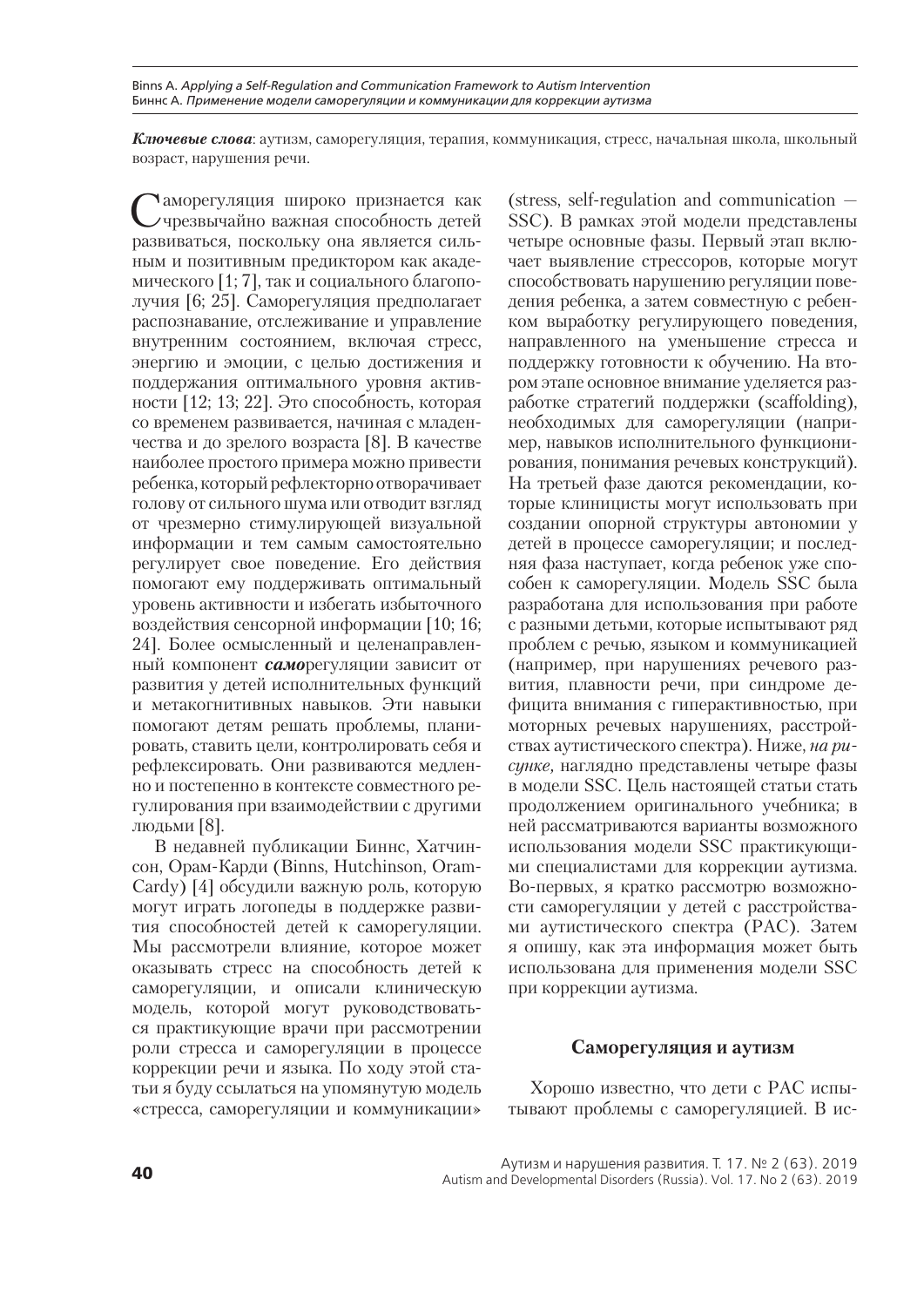следованиях по сравнительной оценке способности к саморегуляции у детей с РАС и их сверстников, не страдающих РАС, родители оценивали детей с аутизмом как более медленно адаптирующихся к ситуации, менее настойчивых, менее способных концентрировать и переключать внимание, более легко отвлекающихся и имеющих более сложный темперамент [9; 19]. У детей с аутизмом при оценке саморегуляции также наблюдались более отклоняющиеся от нормы результаты по сравнению с детьми с синдромом Дауна [3]. Особенные трудности люди с аутизмом испытывают при регуляции эмоций. Они чаще, чем их сверстники, демонстрируют плохо дифференцированные эмоциональные реакции, в меньшей степени проявляют позитивный аффект и в большей степени уплощенный или негативный аффект, а также имеют проблемы с осознанием собственных эмоций и эмоциональных переживаний [20]. Результаты самооценки людей с аутизмом отражают проблемы в эмоциональной сфере и при общей саморегуляции [14; 18].

Поскольку способность ребенка участвовать в процессе саморегуляции пред-

полагает использование исполнительных функций и метакогнитивных навыков (т.е. решение проблем, планирование, рефлексию), важно иметь представление о том, как дети с аутизмом используют эти навыки. По результатам недавнего метаанализа был сделан вывод, что дети с диагнозом РАС последовательно демонстрировали признаки общего нарушения исполнительных функций [11]. В среднем они выполняли задачи значительно хуже, чем их сверстники без РАС. Однако при изучении отдельных аспектов исполнительного функционирования (а именно формирования понятий, психической гибкости, скорости обработки воспринимаемой информации, планирования, торможения ответной реакции, рабочей памяти) не было обнаружено какой-либо закономерности соотношения сильных сторон или проблем [11].

Также представляет интерес понимание того, как дети с аутизмом используют навыки исполнительного функционирования во время выполнения задач, которые требуют от них саморегуляции своего поведения или эмоций. Поведенческое коди-



*Рис.* Наглядное представление фаз в модели «Стресс, саморегуляция, коммуникация» (SSC), представленной Binns, Hutchinson и Oram Cardy (2019).

**<sup>41</sup>** Аутизм и нарушения развития. Т. 17. № 2 (63). 2019 Autism and Developmental Disorders (Russia). Vol. 17. No 2 (63). 2019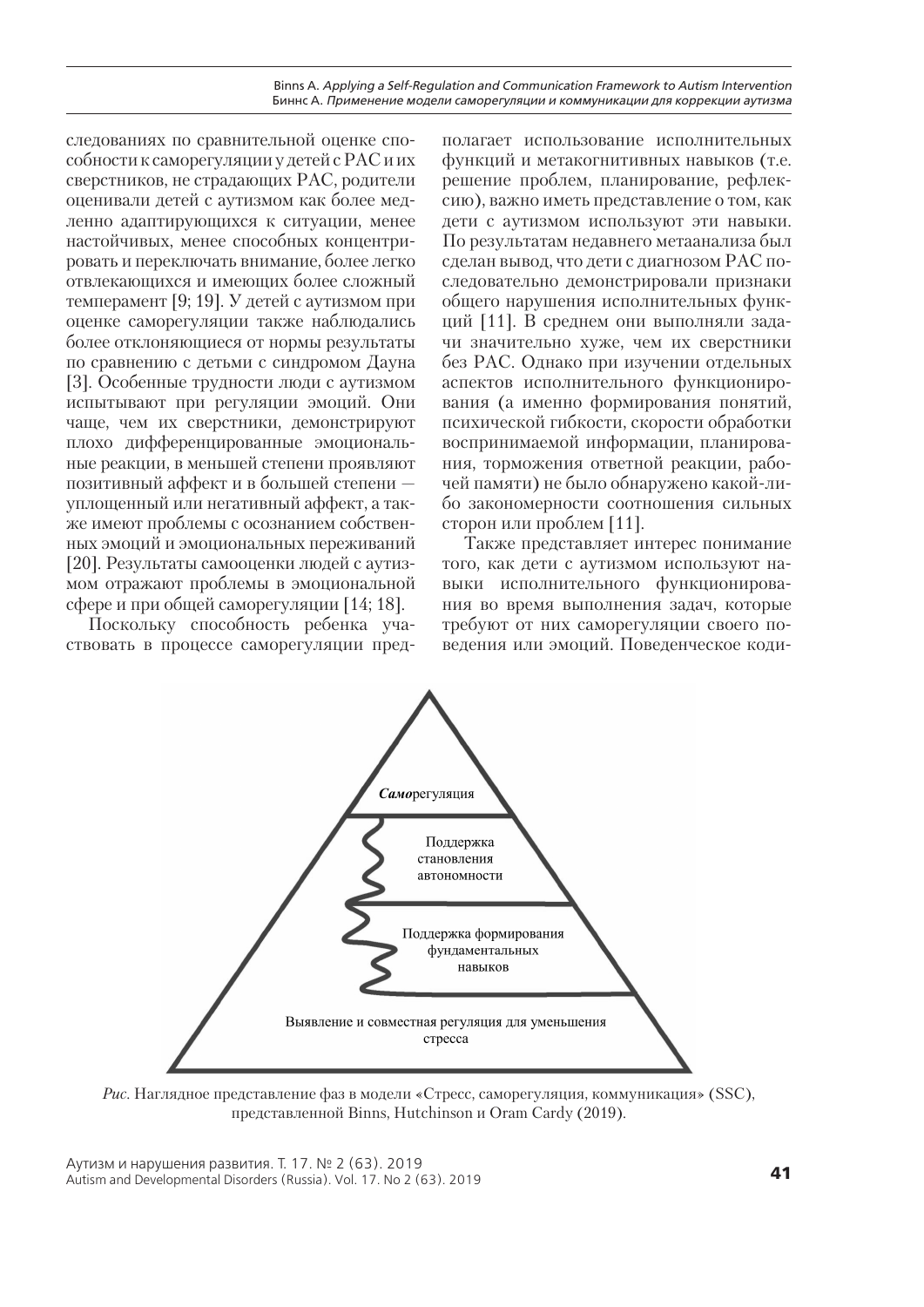Binns A. *Applying a Self-Regulation and Communication Framework to Autism Intervention* Биннс А. *Применение модели саморегуляции и коммуникации для коррекции аутизма*

рование ответных реакций у детей на задачи по решению проблем, вызывающих легкую фрустрацию, показало, что дети с аутизмом проявляют большую вариабельность и непоследовательность в использовании адаптивных стратегий по сравнению с детьми без РАС из контрольной группы, а адаптивные стратегии, которые использовали дети с аутизмом, оказались менее успешными [1; 2; 19]. Дети с аутизмом также реже используют «традиционные» стратегии для регулирования своего поведения при выполнении задач по разрешению проблемных ситуаций. В частности, наблюдали высокую частоту повторных ошибок и сложности в функционировании [1; 2]. Эти проблемы встречаются не только у детей с аутизмом. Взрослые с аутизмом также чаще, чем сверстники, применяли менее адаптивные стратегии регуляции эмоций (например, когнитивную переоценку) и более дезадаптивные стратегии (например, подавление эмоций) [20]. Понимая важную роль, которую играет саморегуляция в развитии ребенка, и признавая, что люди с аутизмом постоянно сталкиваются с целым рядом проблем в саморегуляции, которые сохраняются во взрослом возрасте, важно, чтобы практикующие врачи обеспечивали поддержку в развитии саморегуляции у детей с аутизмом.

### **Особые замечания по применению модели SSC для коррекции аутизма**

Концепция SSC, предложенная Биннс с соавт. (Binns et al.)  $\overline{[4]}$ , – это не инструкция по способу коррекции аутизма. Скорее модель предназначена для того, чтобы практикующие врачи могли руководствоваться ею при обдумывании способов поддержки в развитии саморегуляции и коммуникации у людей с аутизмом. Способы использования модели практикующими специалистами будут зависеть от индивидуальных особенностей у детей. Модель можно использовать вместе с программами других вмешательств у детей, и она особенно хорошо сочетается с

моделями вмешательств для формирования полезных социальных навыков, учитывающими уровень функционального развития ребенка (например, DIRFloortime, Play Project, PACT) [5; 15; 17; 23]. В этом разделе я остановлюсь на нескольких особых замечаниях, касающихся применения модели SSC для коррекции аутизма.

### **Замечание 1: сотрудничество**

Фаза 1 модели SSC предполагает, что практикующие врачи рассматривают возможность сотрудничества с другими специалистами (например, эрготерапевтами, специалистами в области психического здоровья) при попытке понять, какие стрессорные факторы могут лежать в основе нарушения регуляции поведения у ребенка. Поскольку РАС характеризуются проблемами во многих сферах, сотрудничество с родителями и другими специалистами может принести пользу.

# **Замечание 2: параллельное использование стратегий совместной регуляции и поддержки**

Нарушение регуляции у детей с аутизмом, вероятно, выражено в большей степени в сравнении со сверстниками при решении задач, задействующих простые исполнительные функции (т.е. задач, связанных с постоянством объекта). Поэтому рекомендуется параллельное использование стратегий совместной регуляции и поддержки. Стратегии совместной регуляции, использованные во время фазы 1 модели SSC (предназначенные для уменьшения нарушения регуляции у ребенка), могут использоваться наряду со стратегиями поддержки для развития исполнительных функций и метакогнитивных навыков (фазы 2 и 3). Например, ребенок, занятый решением проблемы (пытается найти свою пропавшую туфлю), может получить поль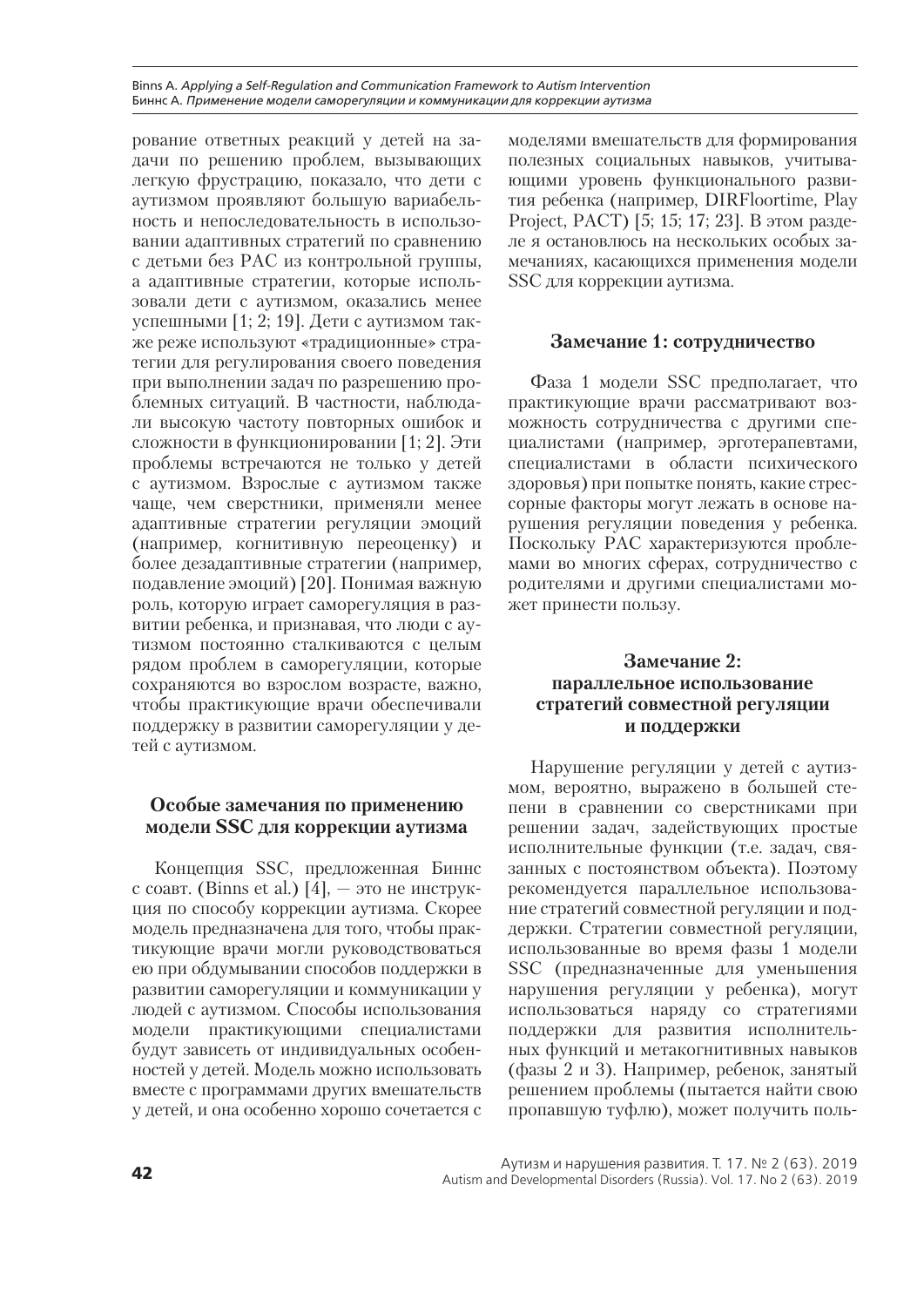зу от того, что взрослый задает наводящие вопросы, чтобы составить план, где искать, одновременно задействуя стратегии совместного регулирования, такие как выбор для этой цели тихого места с небольшим количеством визуальных отвлекающих факторов, использование простого языка и визуальных компонентов (например, запись плана). Примеры стратегий, предложенных в модели SSC, см. *в таблице*.

# **Замечание 3: глубина и ширина**

Более высокая частота снижения когнитивного осознания эмоций у людей с аутизмом свидетельствуют о необходимости уделить особое внимание при лечении развитию понимания эмоций у детей с аутизмом. В рамках 2 фазы модели SSC были высказаны предложения по оказанию помощи детям в углублении и расширении их понимания и по использованию слова-

ря психологических состояний (например, эмоций), часто испытываемых в процессе саморегуляции. Когда дети с аутизмом демонстрируют признаки готовности к изучению словаря психологических состояний (например, способность удерживать внимание во время социальных взаимодействий, используя заранее обдуманную коммуникацию), вмешательство должно быть направлено на то, чтобы помочь им развить всестороннее понимание того, какие они могут сами испытывать эмоции, и какие эмоции могут испытывать другие люди.

# **Замечание 4: внимание к нетрадиционному использованию стратегий саморегуляции**

Учитывайте тот факт, что люди с аутизмом могут использовать нетрадиционные стратегии саморегуляции (например, хлоп-

Таблица

|  | Обзор фаз стратегий модели SSC [4] |  |
|--|------------------------------------|--|
|--|------------------------------------|--|

| Фаза 1: Совместная регуляция для уменьшения воздействия стрессовых факторов               |  |  |
|-------------------------------------------------------------------------------------------|--|--|
| Примеры стратегий:                                                                        |  |  |
| Изменяйте окружающую среду                                                                |  |  |
| Модулируйте воздействие сенсорной информации                                              |  |  |
| Добавляйте элементы предсказуемости                                                       |  |  |
| Будьте дружелюбны и отзывчивы                                                             |  |  |
| Распознавайте и принимайте во внимание намерения ребенка                                  |  |  |
| Подтверждайте ощущения детей и их право испытывать разные эмоции                          |  |  |
| Уменьшите когнитивную нагрузку                                                            |  |  |
| Следуйте за ребенком                                                                      |  |  |
| Примите во внимание, что наша способность к саморегуляции помогает нам эффективно осу-    |  |  |
| ществлять процесс совместной регуляции                                                    |  |  |
| Фаза 2: Поддержка формирования фундаментальных навыков                                    |  |  |
| Примеры стратегий:                                                                        |  |  |
| • Привлекайте детей к решению проблем (например, за счет использования коммуникативных    |  |  |
| приманок и игрушек, без четких ограничений, не руководствуясь инструкциями по использова- |  |  |
| нию)                                                                                      |  |  |
| Используйте совместное конструирование                                                    |  |  |
| Создайте подходящий с прагматической точки зрения словарь для саморегуляции               |  |  |
| Фаза 3: Поддержка становления автономности                                                |  |  |
| Примеры стратегий:                                                                        |  |  |
| Думайте вслух и моделируйте                                                               |  |  |
| Совместно создайте комплекс стратегий                                                     |  |  |
| • Используйте стратегический опрос                                                        |  |  |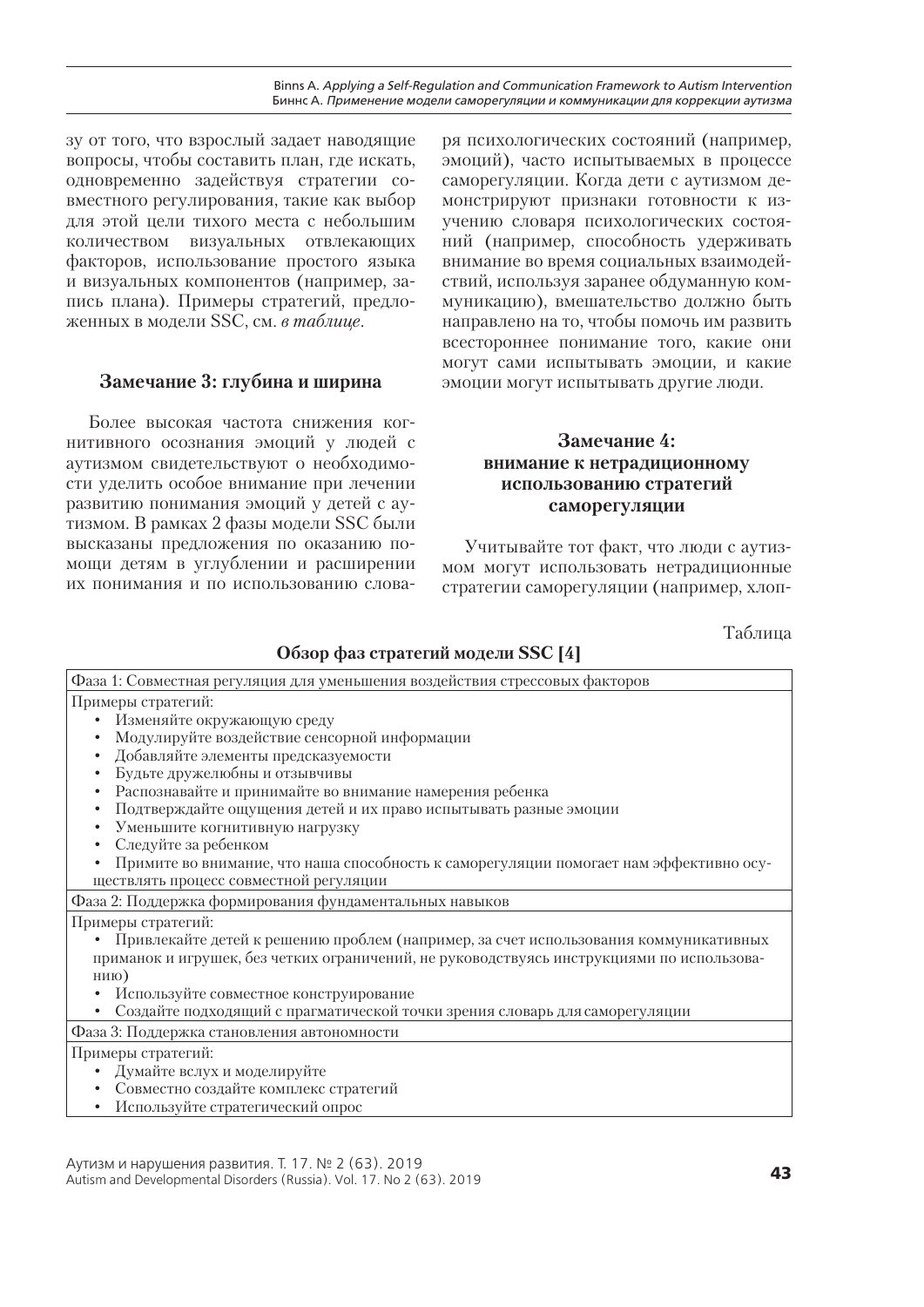ки, раскачивание). Цель состоит в том, чтобы помочь им определить и использовать собственные стратегии, которые эффективны именно для них.

### **Заключение и краткие выводы**

Формирование способности к саморегуляции имеет важное значение для развития детей, и дети с РАС чаще, чем их сверстники, сталкиваются с проблемами в сфере саморегуляции. Модель SSC, предложенная Биннс с соавт. (Binns et al., 2019) [4], которая была разработана для развития как саморегуляции, так и коммуникации у детей с коммуникационными проблемами, также можно применить для коррекции аутизма. Принимая во внимание конкретные проблемы, с которыми могут столкнуться люди с аутизмом в области саморегуляции, я привела особые замечания по применению модели SSC при РАС. Они подчеркивают важность сотрудничества с другими людьми (например, родителями и специалистами) для понимания причин нарушения регуляции у детей, использование стратегий совместной регуляции и поддержки параллельно, способствуя всестороннему пониманию эмоций, и принятие во внимание различий в способностях к саморегуляции у разных детей.

### **Литература**

- 1. *Adrien J.L., Martineau J., Barthélémy C., Bruneau N., Garreau B., Sauvage D.* Disorders of regulation of cognitive activity in autistic children. *Journal of Autism and Developmental Disorders*, 1995, vol. 25, no. 3, pp. 247—261.
- 2. *Adrien J.L., Rossignol N., Martineau J., Roux S., Couturier G., Barthélémy C.* Regulation of cognitive activity and early communication development in young autistic, mentally retarded and young normal children. *Developmental Psychobiology*, 2001, vol. 39, no. 2, pp. 124—136.
- 3. *Bieberich A.A., Morgan S.B.* Self-regulation and affective expression during play in children with autism or Down syndrome: a short-term longitudinal study. *Journal of Autism and developmental Disorders*, 2004, vol. 34, no. 4, pp. 439—448.
- 4. *Binns A., Hutchinson L., Oram-Cardy J.* The speech language pathologist's role in supporting the development of self-regulation: A review and tutorial. *Journal of Communication Disorders*, 2019, vol. 78, pp. 1—17.
- 5. *Binns A., Oram-Cardy J.* Developmental social pragmatic interventions for preschoolers with autism spectrum disorder: A systematic review. *Autism and Developmental Language Impairments*, 2019, vol. 4, no. 1, pp. 1—18.
- 6. *Blair C., Diamond A.* Biological processes in prevention and intervention: The promotion of selfregulation as a means of preventing school failure. *Development and Psychopathology*, 2008, vol. 20, no. 3, pp. 899—911.
- 7. *Blair C., Razza R.P.* Relating effortful control, executive function, and false belief understanding to emerging math and literacy ability in kindergarten. *Child Development*, 2007, vol. 78, no. 2, pp. 647—663.
- 8. *Butler D.L., Schnellert L., Perry N.E.* Developing Self-Regulating Learners. Upper Saddle River: Pearson Education, Inc., 2016.
- 9. *Capps L., Kasari C., Yirmiya N., Sigman M.* Parental perception of emotional expressiveness in children with autism. *Journal of Consulting and Clinical Psychology*, 1993, vol. 61, pp. 475—484.
- 10. *Cicchetti D., Barnett D.* Attachment organization in maltreated preschoolers. *Development and Psychopathology*, 1991, vol. 3, no. 4, pp. 397—411.
- 11. *Demetriou E.A., Lampit A., Quintana D.S., Naismith S.L., Song Y.J.C., Pye J.E., Hickie I., Guastella A.J.* Autism spectrum disorders: A meta-analysis of executive function. *Molecular Psychiatry*, 2018, no. 23, pp. 1198—1204.
- 12. *Diamond A.* Executive functions. *Annual Review of Psychology,* 2013, vol. 64, pp. 135—168.
- 13. *Eisenberg N., Hofer C., Vaughan J.* Effortful control and its socioemotional consequences. In *Gross J.J.* (ed.) Handbook of Emotion Regulation. New York: The Guilford Press, 2007. Pp. 287—288.
- 14. *Grandin T.* Thinking in pictures: And other reports from my life with autism. New York: Vintage Books, 2006. 270 p.